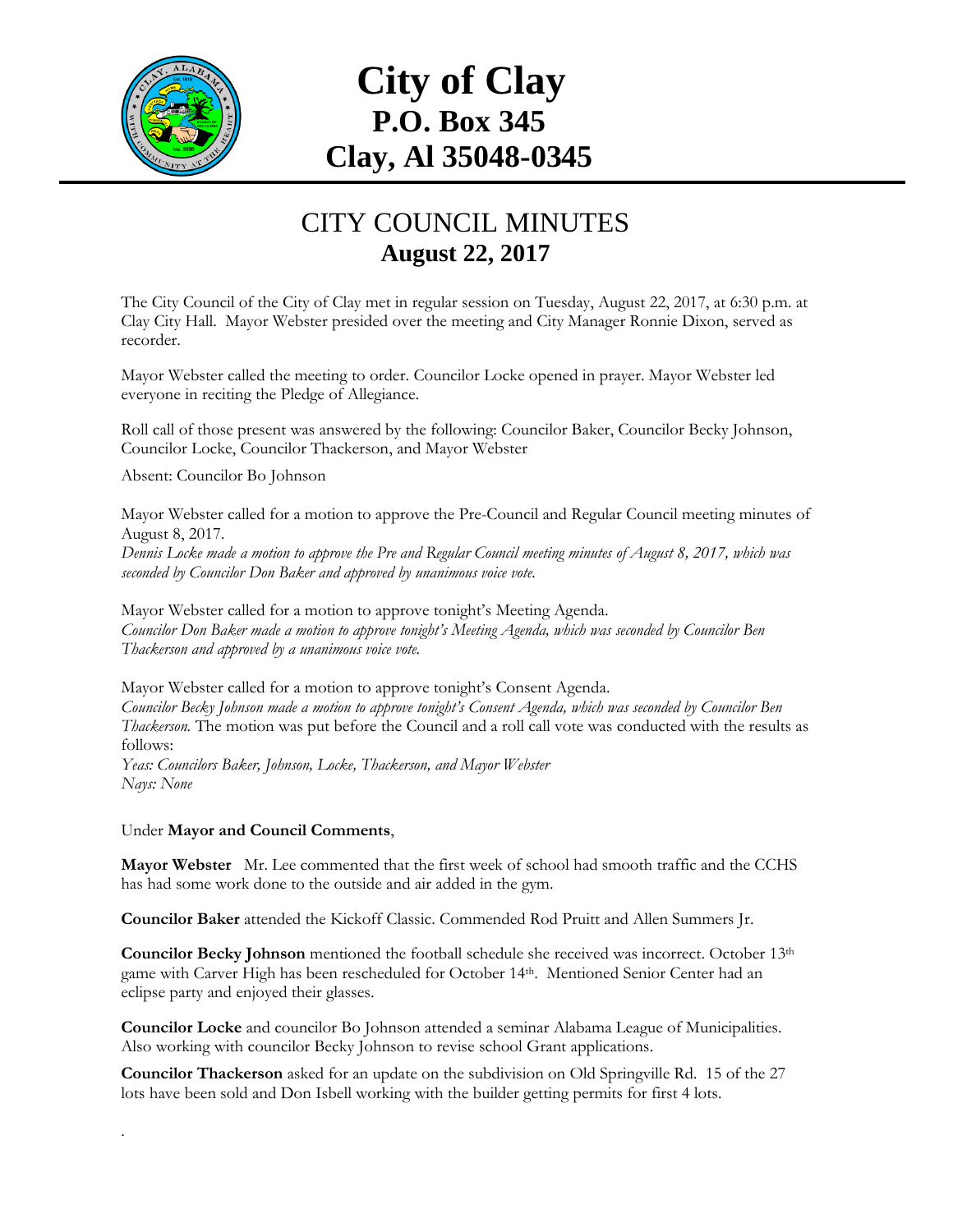

## **CITY OF CLAY CITY COUNCIL MINUTES August 22, 2017**

Under **Reading of Petitions, Applications, Complaints, Appeals, Communications, etc.,** Mayor Webster announced that there were none.

Under the **City Manager's Report**, Mr. Dixon reported the account balances in the General Fund =  $$406,621.94$ ; Contractors Bond =  $$147,056.80$ ; Capital Improvement Fund =  $$506,032.27$ ; 4 & 5 Cent Gasoline Fund = \$65,429.31; 7 Cent Gasoline Fund = \$23,445.45; Building Fund = \$600,000.00; Paving Supplement Fund  $= $300,000.00$ ; Contingency Fund  $= $1,100,000.00$ ; BBT Fund  $= $34,277.68$ ; Ballpark Registration Income =  $$90,454.47$ ; and Ballpark Sports Expense =  $$106,210.23$ ).

Park Update: The bathrooms at Cosby Lake had been closed due to small fire and have been repaired and reopened. The cameras will be installed by Tuesday aiming at the doors and parking lots. They will be monitored.

The Sheriff has asked that the cameras face the traffic at this time due to stolen tags, expired tags and warrants.

At Cosby, Volkert is currently surveying to define bounds and also to find out the original depth of the lake in the 1940's. The goose scram seems to be keeping the geese out of the lake and they are coming and going more. The big signs regarding the lake rules are ready to be installed. The smaller signs have been put out two at a time and been disappearing after twelve hours or so. The algae is better, the dust on the lake is from installation of gravel around the lake.

Under the **Public Hearing,** Mayor Webster announced there were none and called for a motion to enter into Unanimous Consent.

*Councilor Locke made a motion to enter into Unanimous Consent, which was seconded by Councilor Johnson.* The motion was put before the Council and a roll call vote was conducted with the results as follows: *Yeas: Councilors Baker, Johnson, Locke, Thackerson, and Mayor Webster Nays: None*.

Under **Resolutions, Ordinances, Orders and Other Business** 

**City Manager Ronnie Dixon** introduced Resolution 2017-30, A resolution to celebrate 40 years of service from Dr. P Ronald Wilder. *Councilor Becky Johnson Councilor motion to approve Ordinance 2017-30 which was seconded by Councilor Locke.* The motion was put before the Council and a roll call vote was conducted with the results as follows:

*Yeas: Councilors Baker, Johnson, Locke, Thackerson, and Mayor Webster Nays: None*

**City Manager Ronnie Dixon** introduced Resolution 2017-31 to declare weeds to be public nuisance: 8074 Lizmore Lane, 8054 Lizmore Lane, 8053 Lizmore Lane, 7739 Clayton Cove Parkway, 5868 Janet Drive and 5209 Baggett Drive. *Councilor Thackerson motion to approve Ordinance 2017-31 which was seconded by Councilor Baker.* The motion was put before the Council and a roll call vote was conducted with the results as follows:

*Yeas: Councilors Baker, Johnson, Locke, Thackerson, and Mayor Webster Nays: None*